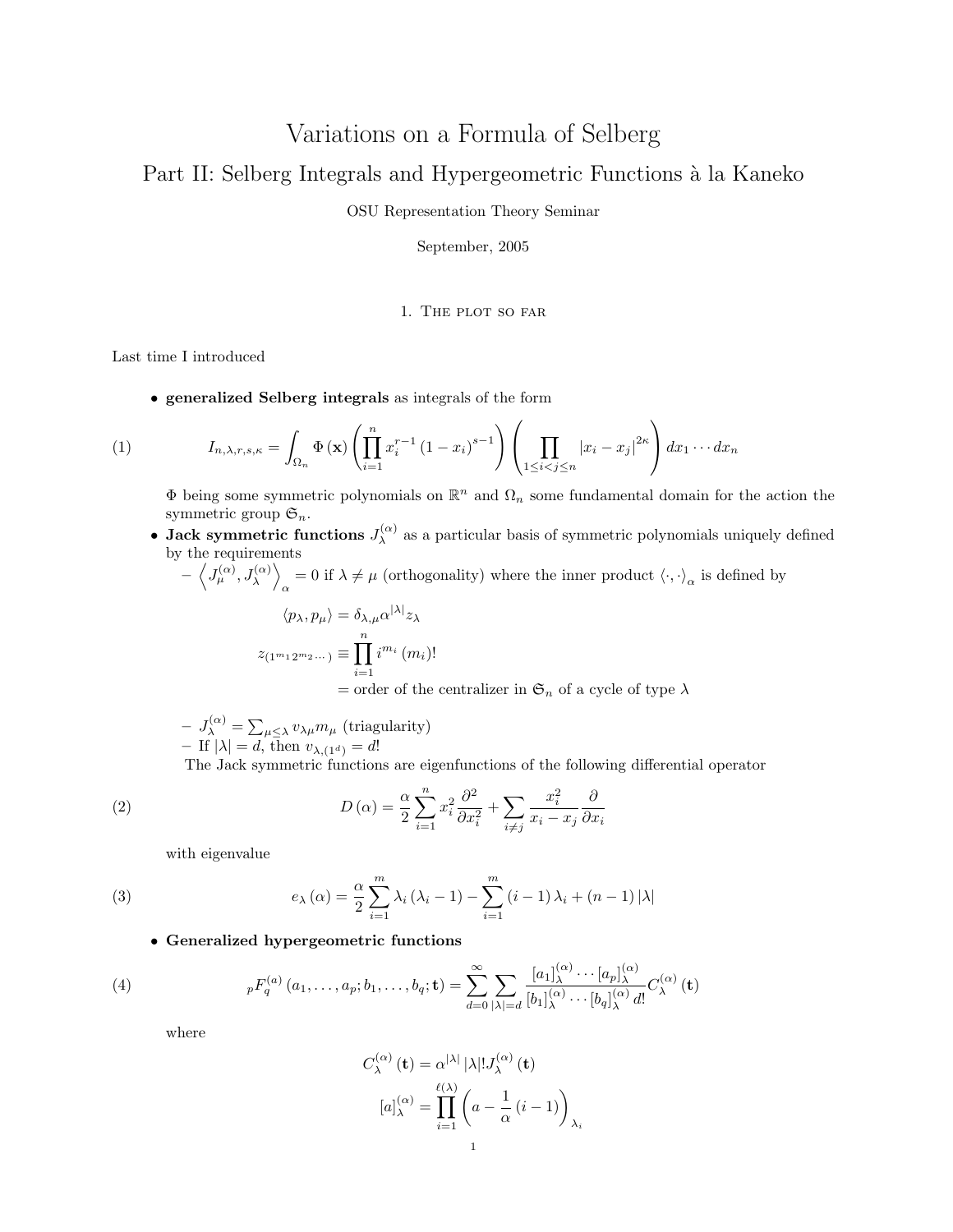#### 2. Kaneko's Generalized Selberg Integral

In this talk we shall be considering the generalized Selberg integral studied by Kaneko

(6) 
$$
S_{n,m}(\lambda_1, \lambda_2, \lambda, \mu; t_1, \dots, t_m)
$$

$$
= \int_{[0,1]^n} \left( \prod_{\substack{l \le i \le n \\ i \le k \le m}} (x_i - t_k)^{\mu} \right) \left( \prod_{1 \le i \le n} x_i^{\lambda_1} (1 - x_i)^{\lambda_2} \right) \left( \prod_{1 \le i < j \le n} |x_i - x_j|^{\lambda} \right) dx_1 \cdots dx_n
$$

for which the original Selberg integral corresponds to the special case of  $S_{n,0}(\lambda_1, \lambda_2, \lambda, 0; 0)$ .

3. HOLONOMIC SYSTEM FOR  $S_{n,m}$ 

Let us denote by  $\Phi$  the integrand of (6):

$$
\Phi = \left(\prod_{\substack{l \le i \le n \\ i \le k \le m}} (x_i - t_k)^{\mu}\right) \left(\prod_{1 \le i \le n} x_i^{\lambda_1} (1 - x_i)^{\lambda_2}\right) \left(\prod_{1 \le i < j \le n} |x_i - x_j|^{\lambda}\right)
$$

let  $\omega$  be the logarithmic 1-form<sup>1</sup>

$$
\omega = d \log \Phi
$$

and let  $\nabla_\omega$  be the covariant differentiation defined by

$$
\nabla_\alpha \varphi = d\varphi + \omega \wedge \varphi
$$

for any smooth  $(n-1)$ -form  $\varphi$ . One has

$$
d (\Phi \varphi) = (d\Phi) \wedge \varphi + \Phi (d\varphi)
$$

$$
= \Phi \left( d\varphi + \frac{1}{\Phi} (d\Phi) \wedge \varphi \right)
$$

$$
= \Phi (\nabla_{\omega} \varphi)
$$

and so by Stokes theorem, and the fact that  $\Phi$  vanishes on each face of the cube  $[0,1]^n$ ,

$$
(*)\qquad \qquad \int_{[0,1]^n} \Phi \nabla_\omega \varphi = \int_{[0,1]^n} d(\Phi \varphi) = \int_{\partial([01,1]^n)} \Phi \varphi = 0
$$

as long as the left hand side exists.

Kaneko utilizes the identity (\*) for three easy choices of  $(n-1)$ -forms  $\varphi$  and to provide identities certain derivatives of  $I_{n,m}$ . Let us denote by \* $dx_i$  the  $(n-1)$ -form

$$
{}^*dx_i = (-1)^{i-1} dx_1 \wedge \cdots \wedge dx_{i-1} \wedge dx_{i+1} \wedge \cdots \wedge dx_n
$$

 $^1\mathsf{Explicit}$ 

$$
\omega = d \log \left( \left( \prod_{i=1}^{n} x_i^{\lambda_1} (1 - x_i)^{\lambda_2} \right) \left( \prod_{1 \le i < j \le n} |x_i - x_j|^{\lambda} \right) \left( \prod_{\substack{1 \le i \le n \\ 1 \le k \le m}} (x_i - t_k)^{\mu} \right) \right)
$$
\n
$$
= \frac{1}{\Phi} \sum_{i=1}^{n} \left( \frac{\lambda_1}{x_i} \Phi + \frac{\lambda_2}{1 - x_i} \Phi + \sum_{j=1}^{i-1} \frac{-\lambda}{x_j - x_i} \Phi + \sum_{j=i+1}^{n} \frac{\lambda}{x_i - x_j} \Phi + \sum_{1 \le k \le m} \frac{\mu}{x_i - t_k} \Phi \right) dx_i
$$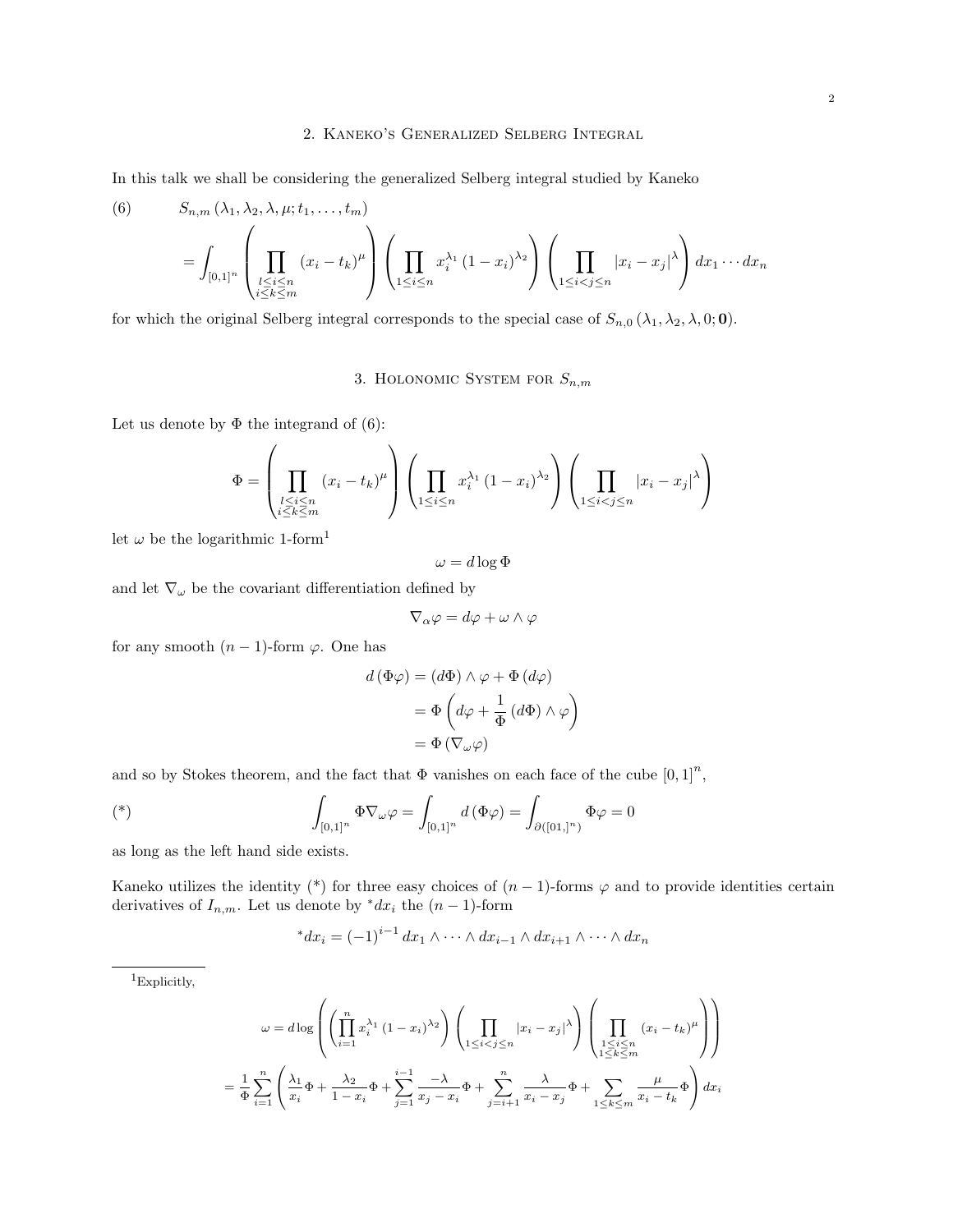and put

$$
\varphi_0 = \sum_{i=1}^n * dx_i
$$
  
\n
$$
\varphi_1 = \sum_{i=1}^n x_i * dx_i
$$
  
\n
$$
\psi_k = \sum_{i=1}^n (x_i - t_k)^{-1} * dx_i \qquad , \qquad 1 \le k \le m
$$

The covariant differentiations of these forms are

(3) 
$$
\nabla_{\omega}\varphi_0 = \left[\lambda_1 \sum_{i=1}^n x_i^{-1} - \lambda_2 \sum_{i=1}^n (1-x_i)^{-1} + \mu \sum_{\substack{1 \le i \le n \\ 1 \le k \le m}} (x_i - t_k)^{-1}\right] \theta
$$

(4) 
$$
\nabla_{\omega} \varphi_1 = \left[ n \left( 1 + \lambda_1 + \lambda_2 + m\mu + \frac{n-1}{2} \lambda \right) - \lambda_2 \sum_{i=1}^n (1 - x_i)^{-1} + \mu \sum_{\substack{1 \le i \le n \\ 1 \le k \le m}} \frac{t_k}{x_i - t_k} \right] \theta
$$

(5) 
$$
\nabla_{\omega}\psi_{k} = \left[ (\mu - 1) \sum_{i=1}^{n} (x_{i} - t_{k})^{-2} - \lambda \sum_{1 \leq i < j \leq n} ((x_{i} - t_{k}) (x_{j} - t_{k})) + \lambda_{1} t_{k}^{-1} \right. \\ \left. \left. \cdot \left( \sum_{i=1}^{n} (x_{i} - t_{k})^{-1} - \sum_{i=1}^{n} x_{i}^{-1} \right) - \lambda_{2} (1 - t_{k})^{-1} \left( \sum_{i=1}^{n} (1 - x_{i})^{-1} + \sum_{i=1}^{n} (x_{i} - t_{k})^{-1} \right) \right. \\ \left. + \mu \sum_{\substack{l=1 \ l \neq m}}^{m} (t_{k} - t_{l})^{-1} \left( \sum_{i=1}^{n} (x_{i} - t_{k})^{-1} - \sum_{i=1}^{n} (x_{i} - t_{l})^{-1} \right) \right] \theta
$$

where  $\theta$  denotes the volume n-form:  $\theta = dx_1 \wedge \cdots \wedge dx_n$ . For n-forms  $\xi$ ,  $\eta$ , we write  $\xi \sim \eta$  if  $\xi - \eta = \nabla_{\omega} \varphi$ for some  $(n-1)$ -form  $\varphi$ . It follows from (3) and (4) that

$$
\nabla_{\omega} (\varphi_0 - \varphi_1) = \left[ \lambda_1 \sum_{i=1}^n x_i^{-1} - n \left( 1 + \lambda_1 + \lambda_2 + m\mu + \frac{n-1}{2} \lambda \right) + \mu \sum_{\substack{1 \le i \le n \\ 1 \le k \le m}} \frac{1 - t_k}{x_i - t_k} \right] \theta
$$

or

$$
\left[\lambda_1 \sum_{i=1}^n x_i^{-1}\right] \theta = \left[n\left(1 + \lambda_1 + \lambda_2 + m\mu + \frac{n-1}{2}\lambda\right) - \mu \sum_{\substack{1 \le i \le n \\ 1 \le k \le m}} \frac{1 - t_k}{x_i - t_k}\right] \theta + \nabla_\omega \left(\varphi_0 - \varphi_1\right)
$$

$$
\left[\lambda_2 \sum_{i=1}^n \left(1 - x_i\right)^{-1}\right] \theta \sim \left[n\left(1 + \lambda_1 + \lambda_2 + m\mu + \frac{n-1}{2}\lambda\right) + \mu \sum_{\substack{1 \le i \le n \\ 1 \le k \le m}} \frac{t_k}{x_i - t_k}\right] \theta
$$

And (4) leads directly to

$$
\lambda_2 \sum_{i=1}^n (1 - x_i)^{-1} = \left[ n \left( 1 + \lambda_1 + \lambda_2 + m\mu + \frac{n-1}{2} \lambda \right) + \mu \sum_{\substack{1 \le i \le n \\ 1 \le k \le m}} \frac{t_k}{x_i - t_k} \right] \theta - \nabla_\omega \varphi_1
$$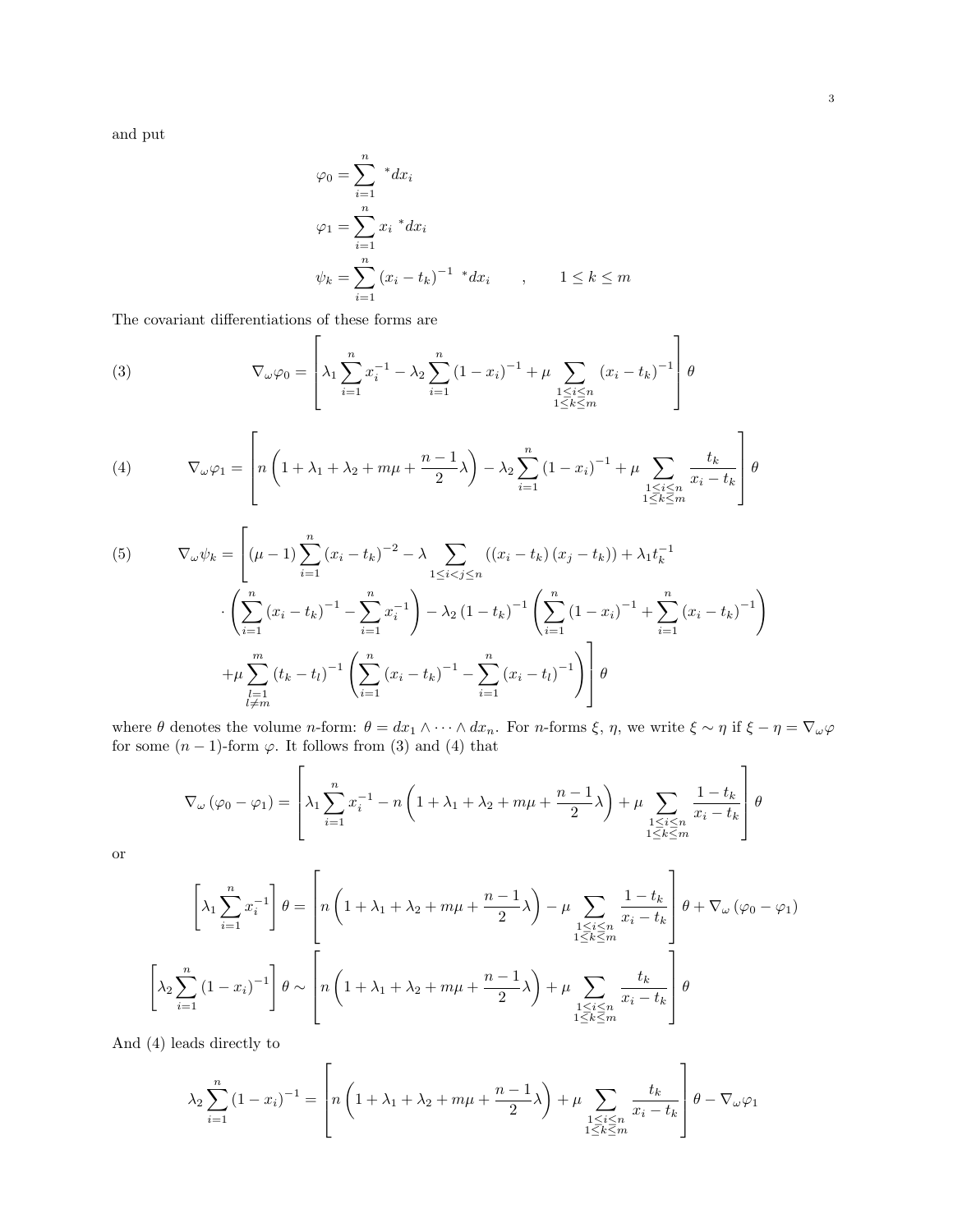Substituting these into (5), we obtain

$$
\begin{split} \n\left( \binom{**}{1} \right) \qquad & \nabla_{\omega} \psi_k \sim \left[ (\mu - 1) \sum_{i=1}^n (x_i - t_k)^{-2} - \lambda \sum_{1 \le i < j \le n} ((x_i - t_k)(x_j - t_k))^{-1} \right. \\ \n&\quad + \left( \lambda_1 t_k^{-1} - \lambda_2 (1 - t_k)^{-1} \right) \left( \sum_{i=1}^n (x_i - t_k)^{-1} \right) \\ \n&\quad - t_k^{-1} \left( n \left( 1 + \lambda_1 + \lambda_2 + m\mu + \frac{n-1}{2} \lambda \right) - \mu \sum_{\substack{1 \le i \le n \\ 1 \le l \le m}} \frac{1 - t_l}{x_i - t_l} \right) \\ \n&\quad - (1 - t_k)^{-1} \left( n \left( 1 + \lambda_1 + \lambda_2 + m\mu + \frac{n-1}{2} \lambda \right) + \mu \sum_{\substack{1 \le i \le n \\ 1 \le l \le m}} \frac{t_l}{x_i - t_l} \right) \\ \n&\quad + \mu \sum_{\substack{l=1 \\ l \ne k}}^n (t_k - t_l)^{-1} \left( \sum_{i=1}^n (x_i - t_k)^{-1} - \sum_{i=1}^n (x_i - t_l)^{-1} \right) \right] \theta \end{split}
$$

On the other hand, once can easily show that

(7) 
$$
\frac{\partial S_{n,m}(t)}{\partial t_k} = -\mu \int_{[0,1]^n} \Phi\left[\sum_{i=1}^n (x_i - t_k)^{-1}\right] \theta
$$

(8) 
$$
\frac{\partial^2 S_{n,m}(t)}{\partial t_k^2} = \int_{[0,1]^n} \Phi\left[ (\mu^2 - \mu) \sum_{i=1}^n (x_i - t_k)^{-2} + 2\mu^2 \sum_{1 \le i < j \le n} ((x_i - t_k)(x_j - t_k))^{-1} \right] \theta
$$

Suppose now that the ratio  $(\mu^2 - \mu)/2\mu^2$  equals  $(\mu - 1)/(-\lambda)$ ; i.e.,  $\mu = 1$  or  $\mu = -\lambda/2$ . From (\*) we have

$$
0 = \int_{[0,1]^n} \Phi \nabla_{\omega} \psi_k
$$

by (8), if we use (\*\*) to expand the right hand side, the first two sums add up to a constant multiple of  $\partial^2 S_{n,m}(t) / \partial t_k^2$ . Hence, by virtue of (7) and (8), taking  $\psi_k$  for  $\varphi$  of (2) yields a partial differential equation of  $S_{n,m}(t)$  for each k. Moreover, its principle part contains only  $\partial^2 S_{n,m}(t) / \partial t_k^2$ . We thus have.

**Theorem 3.1.** Assume  $\mu = 1$  or  $\mu = -\lambda/2$ . Then  $S_{n,m}(\lambda_1, \lambda_2, \lambda, \mu; t)$  satisfies the following holonomic system

(9) 
$$
0 = t_i (1 - t_i) \frac{\partial F}{\partial t_i^2} + \left\{ c - \frac{1}{\alpha} (m - 1) - \left( a + b + 1 - \frac{1}{\alpha} (m - 1) \right) t_i \right\} \frac{\partial F}{\partial t_i} - abF
$$

$$
+ \frac{1}{\alpha} \left\{ \sum_{\substack{j=1 \ j \neq i}} \frac{t_i (1 - t_i)}{t_i - t_j} \frac{\partial F}{\partial t_j} - \sum_{\substack{j=1 \ j \neq i}} \frac{t_j (1 - t_j)}{t_i - t_j} \frac{\partial F}{\partial t_j} \right\} , \qquad i = 1, ..., m
$$

where, if  $\mu = 1$ ,

$$
\alpha = \lambda/2
$$
  
\n
$$
a = -n
$$
  
\n
$$
b = (2/\lambda)(\lambda_1 + \lambda_2 + m + 1)
$$
  
\n
$$
c = (2/\lambda)(\lambda_1 + m)
$$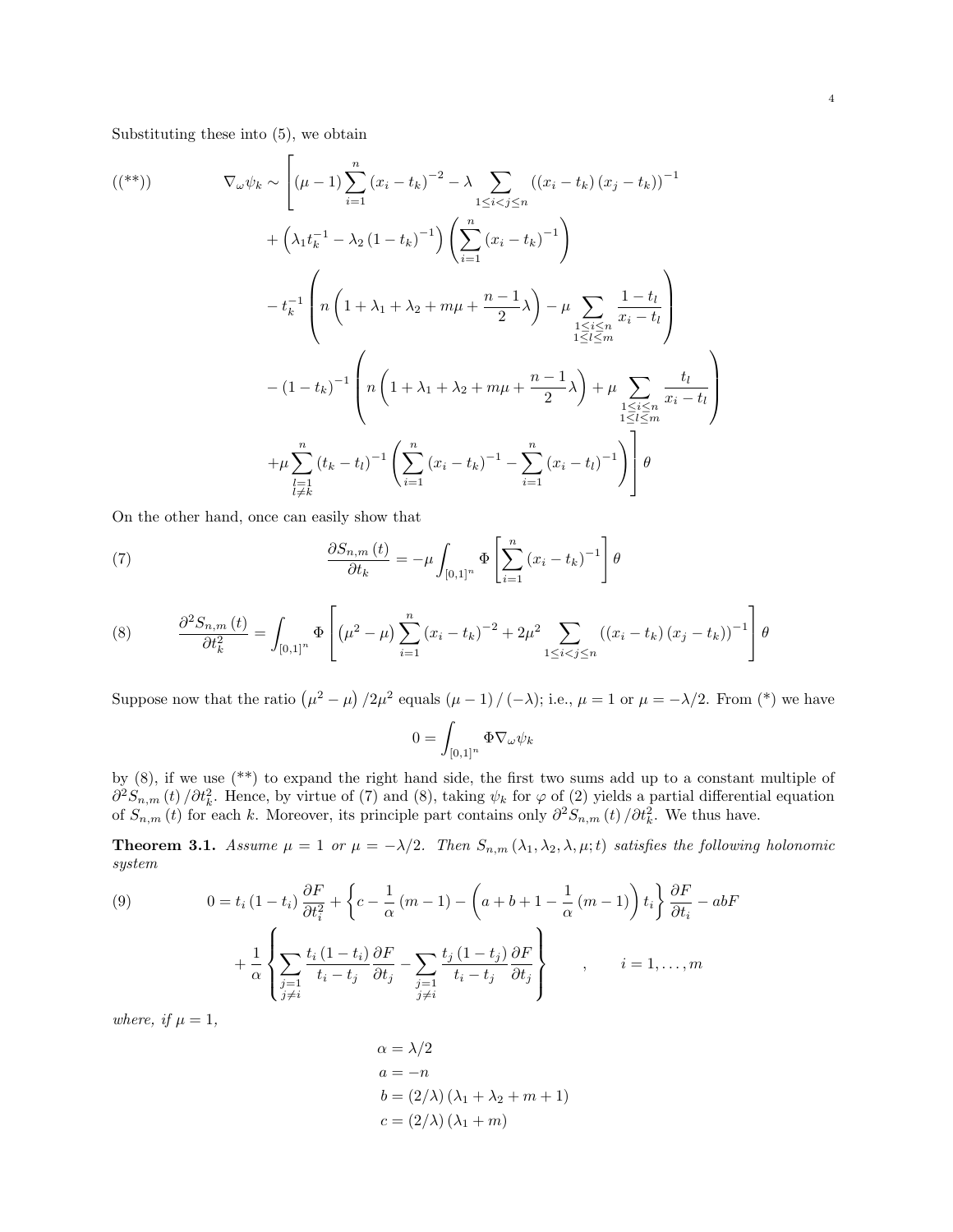and if  $\mu = -\lambda/2$ 

$$
\alpha = \lambda/2
$$
  
\n
$$
a = (\lambda/2) n
$$
  
\n
$$
b = -(\lambda_1 + \lambda_2 + 1) + (\lambda/2) (m - n + 1)
$$
  
\n
$$
c = -\lambda_1 + (\lambda/2) m
$$

## 4. Hypergeometric Solution of the Holonomic System

**Theorem 4.1.**  ${}_2F_1^{(\alpha)}(a,b;c;{\bf t})$  is the unique solution to each of the m differeential equations in the system (9) subject to the following conditions:

- $F(\mathbf{t})$  is a symmetric function of  $t_1, \ldots, t_m$
- $F(t)$  is analytic at the origin with  $F(0) = 1$

Sketch of Proof.

#### Uniqueness:

Noting that a symmetric analytic solution of (9) must be expressible as a power series  $\mathbb{C}[[r_1, \ldots, r_n]]$  where the  $r_i$  are some rational basis for the symmetric polynomials, Kaneko changes variables  $t_i \to r_i$  (t) where  $r_i(t)$  is the  $i^{th}$  elementary symmetric polynomial in t and makes an ansatz

$$
F(\mathbf{t}) = \sum_{\lambda \in \mathcal{P}(m)} a_{\mu} r_{\mu}(\mathbf{t}) \qquad , \qquad r_{\mu}(\mathbf{t}) = r_{\mu_1}(\mathbf{t}) \cdots r_{\mu_m}(\mathbf{t}) \qquad , \qquad a_{\mu} \in \mathbb{C}
$$

and then shows that their is a total ordering  $\leq$  of the partitions  $\lambda$  for which recursion relations for the coefficients  $a_{\mu}$  take the form

$$
a_{\lambda} =
$$
 sum of  $a_{\mu}$  with  $\mu \stackrel{R}{\leq} \lambda$ 

#### Solution in terms of hypergeometric functions:

Summing the equations in (9) one sees that a symmetric solution of (9) must satisfy

(9) 
$$
0 = \sum_{i=1}^{m} t_i (1-t_i) \frac{\partial F}{\partial t_i^2} + \sum_{i=1}^{m} \left\{ c - \frac{1}{\alpha} (m-1) - \left( a + b + 1 - \frac{1}{\alpha} (m-1) \right) t_i \right\} \frac{\partial F}{\partial t_i} - abF
$$

$$
+ \frac{1}{\alpha} \sum_{i=1}^{m} \left\{ \sum_{\substack{j=1 \ j \neq i}} \frac{t_i (1-t_i)}{t_i - t_j} \frac{\partial F}{\partial t_j} - \sum_{\substack{j=1 \ j \neq i}} \frac{t_j (1-t_j)}{t_i - t_j} \frac{\partial F}{\partial t_j} \right\}
$$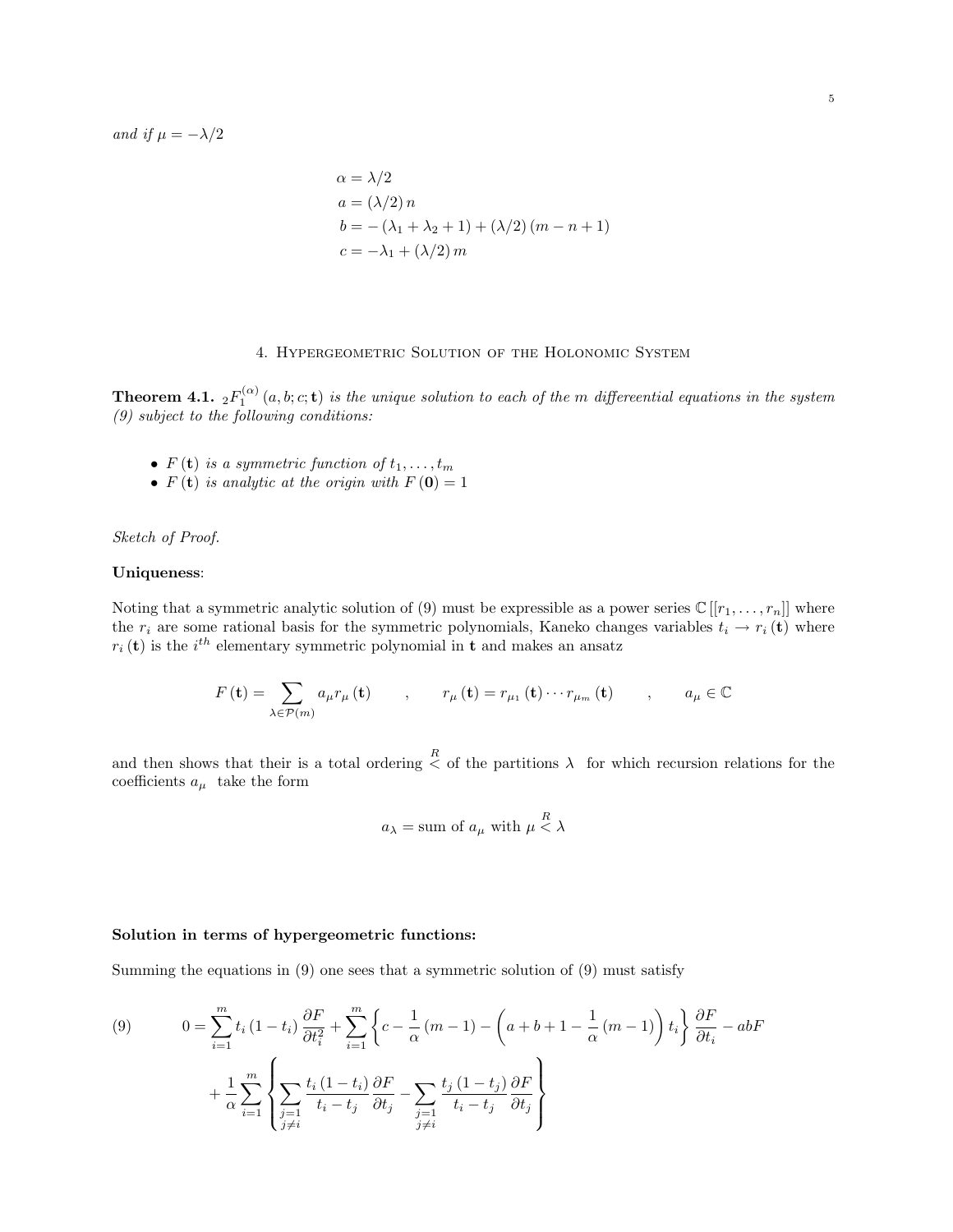6

Kaneko then establishes certain derivative identities for Jack symmetric functions<sup>2</sup> which allow him to conclude that if one sets

$$
F(\mathbf{x}) = \sum_{d=0}^{\infty} \sum_{|\lambda|=d} c_{\lambda} C_{\lambda}^{(\alpha)}(\mathbf{x}) \qquad , \qquad C_{\lambda}^{(\alpha)}(\mathbf{x}) \equiv \frac{\alpha^{|\lambda|} |\lambda|!}{\langle J_{\lambda}, J_{\lambda} \rangle_{\alpha}} J_{\lambda}^{(\alpha)}(\mathbf{x})
$$

and chooses the coefficients  $c_{\lambda}$  as

$$
c_{\lambda} = \frac{[a]_{\lambda}^{(\alpha)} [b]_{\lambda}^{(\alpha)}}{[c]_{\lambda}^{(\alpha)} |\lambda|!}
$$

then  $F(\mathbf{x})$  satisfies (9) identically.

## 5. The main result

Well, the main result is now sorta obvious as the Kaneko's generalized Selberg integrals satisfies a certain holonomic system of PDEs for which the generalized hypergeometric function is the unique symmetric analytic solution satisfying  $F(0) = 1$ . The only thing left is to verify that the generalized Selberg integral is analytic at the origin and to determine appropriate multiplicative constant. However, the case when  $t = 0$ corresponds to the original Selberg integral, which is known.

In addition, Kaneko gives a sort of Kummer formula allowing a slight extension of the obvious result.

**Proposition 5.1.** If  $F(t_1,\ldots,t_m)$  is a solution of the system (9), then  $(t_1\cdots t_m)^{-a} F(t_1^{-1},\ldots,t_m^{-1})$  is also a solution of the system obtained from (9) by replacing b by  $a-c+1+(m-1)/\alpha$  and c by  $a-b+1+(m-1)/\alpha$ .

Thus, Kaneko obtains

Theorem 5.2. Let

$$
S_{n,m}\left(\lambda_1,\lambda_2,\lambda,\mu;\mathbf{t}_{(m)}\right) = \int_{\left[0,1\right]^n} \left(\prod_{\substack{1 \leq i \leq n \\ 1 \leq k \leq m}} \left(x_i - t_k\right)\right)^{\mu} \left(\prod_{i=1}^n x_i^{\lambda_1} \left(1 - x_i\right)^{\lambda_2}\right) \left(\prod_{1 \leq i < j \leq n} \left|x_i - x_j\right|^{\lambda}\right) d\mathbf{x}_{(n)}
$$

Then

$$
S_{n,m} (\lambda_1, \lambda_2, \lambda, 1; \mathbf{t}_{(m)}) = C_{1 \ 2} F_1^{\lambda/2} \left( -n, \frac{2}{\lambda} (\lambda_1 + \lambda_2 + m + 1) = n - 1; \frac{2}{\lambda} (\lambda_1 + m) ; \mathbf{t}_{(m)} \right)
$$

where

$$
C_1 = S_{n,0} (\lambda_1 + m, \lambda_2, \lambda)
$$

<sup>2</sup>These identities are relatively straight-forward, the first is just the fact that the Jack symmetric functions are eigenfunctions of

$$
D\left(\alpha\right) = \frac{\alpha}{2} \sum_{i=1}^{n} x_{i}^{2} \frac{\partial}{\partial x_{i}^{2}} + \sum_{i \neq j} \frac{x_{i}}{x_{i} - x_{j}} \frac{\partial}{\partial x_{i}}
$$

The second that they are eigenfunctions of the Euler operator

$$
\sum_{i=1}^n x_i \frac{\partial}{\partial x_i}
$$

And the third gives an expression for

$$
\sum_{i=1}^{n} \frac{\partial}{\partial x_i} J_{\lambda} \left( \mathbf{x} \right)
$$

in terms of generalized binomial coefficients.